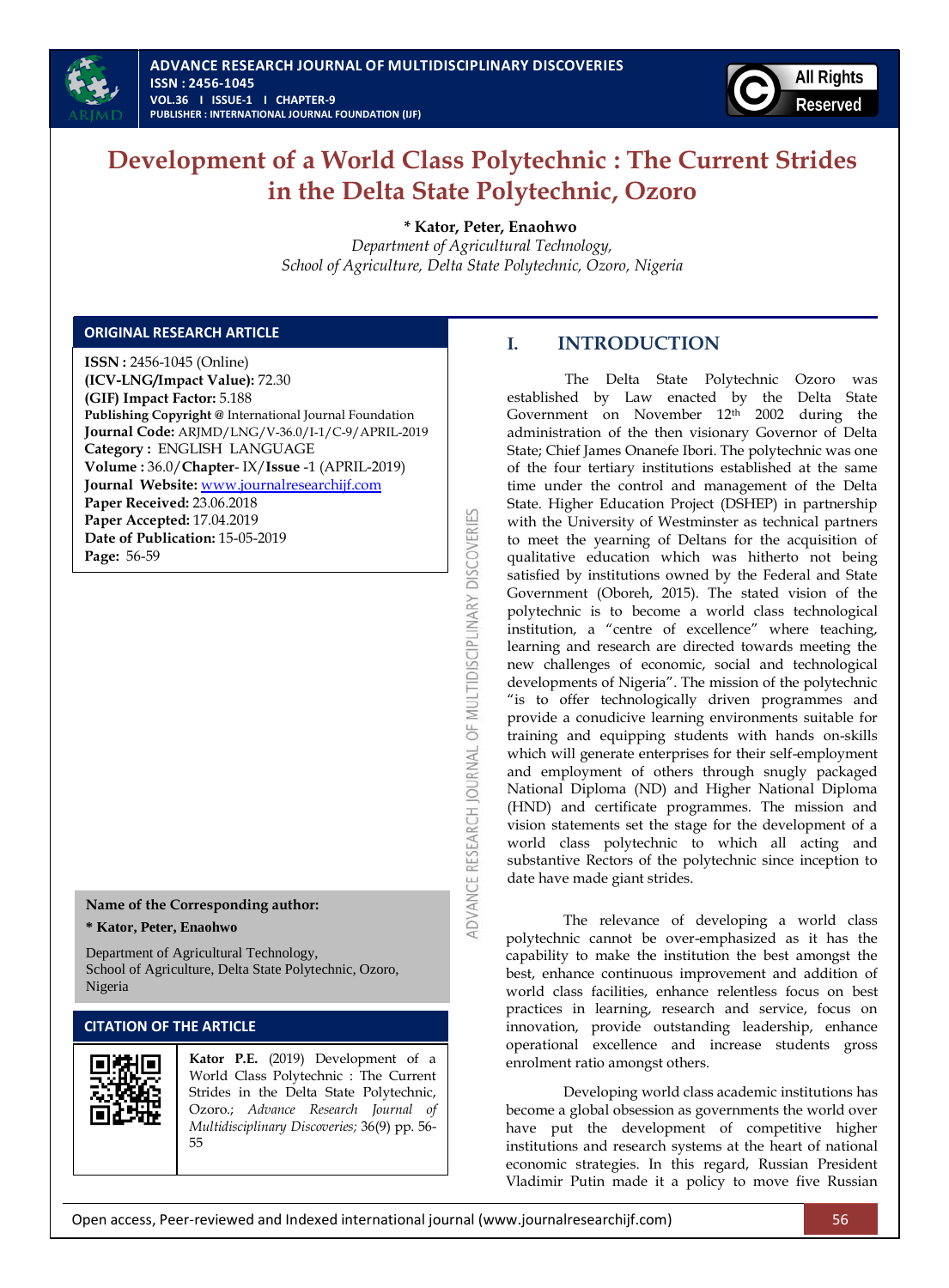## ADVANCE RESEARCH JOURNAL OF MULTIDISCIPLINARY DISCOVERIES **ISSN : 2456-1045 (ONLINE)**

Universities into top 100 by 2020. Japanese President Shinzo Abe also noted that there should be ten top Japanese Universities in the world ranking 100 by 2023. The Delta State Polytechnic Ozoro should therefore by no means be left out of the scheme of things in attaining world top-rated standards through the adoption of innovative efforts. This article in this regard examines;

- (i) Perspectives of world class organizations/institutions;
- (ii) Strategies at development of world class institutions and;
- (iii) Erceptions and efforts at building a world classPolytechnic by Dr. Jacob Snapp Oboreh's current administration.

#### **Perspectives Of World Class Organizations/Institutions**

According to Business Dictionary (2010), anything world class is one that is ranked by customers and industry experts to be among the best of the best. This designates standard setting excellence in term of design, performance, quality, customer satisfaction and value when compared with similar items anywhere in the world. Khan (1996) enumerated a world class organization as one that has acquired the position of the best of bests in the world in its given business and continuously strides for beating its own standards so as to retain that position. Vaishner (2014) from another perspective regard a world class organization as one recognized as a benchmark by its industry sector and for some aspects by some other industry sectors as well. Applying the foregoing definitions to defining a world class polytechnic implies that it should be an institution ranked by students, those in the educational sector and other stakeholders as the best amongst similar polytechnics. It should be an educational institution that displays excellence in its structure, teaching, learning and research and continuously adopts innovations to surpass its already attained standards over time which other similar organizations will consider as a baseline for comparison. A very difficult question which this paper would seek to provide answers to is "Can the Delta State Polytechnic Ozoro be regarded as a world class?"Several defined indicators will be examined to provide answers to this at the end of the paper.

Times Higher Education (1990) identified some of the characteristics of world class universities which can be applied to assessing world class polytechnics or tertiary institutions as follows;

- (i) Generates total annual income of \$751,139 per academic session compared to \$606.345 for top 400 universities;
- (ii) Has a student to staff ratio of 11.6 : 1 compared to 12.5:1 for top 400 universities;
- (iii) Hires 20% of staff from abroad compared to 18% for top 400 universities;
- (iv) Generates a total research income of \$229.109 per academic session compared to \$165.739 for top 400 universities;
- (v) Publishes 43% of its research papers with at least one international co-author compared to 42% for top 400 universities and
- (vi) Has a student body made up of 19% international students compared to 16% for top 400 universities.

Although universities and polytechnics are distinct in line with their set out curriculum by the governing bodies in Nigeria; National Universities Commission and National Board to Technical Education respectively, their mission and vision is to promote academic excellence. Thus, standards for excellence in universities should also constitute standards for excellence in polytechnics.

Vaishnar (2014) observed that world class organizations has nothing to do with size. In this light, the size of land area, student enrolment, facilities acquired, number of lecturers/instructors and income generated should not be used in classifying an organization as world class organizations IOWA State University (1995) in an attempt to provide more insight into world class organizations noted that world class organizations have three facets (attitude, process and tools). It noted that the attitude to developing a world class culture requires acquisition of knowledge, sharing of knowledge, collaboration, provision of improved services, flexibility, innovation, change of orientation and keeping the proper balance. In terms of processes, world class organizations should seek methodologies to adopt to meet changes to speed up delivery of services to meet future challenges as well as conduct international benchmarking in order to transfer skills and knowledge to people. With regards to tools, it noted that world class organizations within available budget and time should seek low and high-tech solutions in order to embrace latest technologies and adapt new skills through training and continuous improvement.

₩

**DISCOVERI** 

MULTIDISCIPLINARY

 $\overline{6}$ 

JOURNAL

DVANCE RESEARCH

Based on the foregoing, it could be noted as postulated by Vaishner (2014) that becoming a world class organization is not easy as it takes a lot of commitment, pain and ability to go against the flow. Although it has the capability to incorporate different nationals, languages, cultures and varied thoughts into a "whole of best amongst the best". It entails huge costs which is usually not within reach and encounters a lot of resistance especially to those who believe their interests will be threatened by the envisaged change.

#### **Developing World Class Organizations**

Several strategies have been postulated in building/developing world class organizations. Adalat (1996) opined that in developing world class organizations there should be in place a good knowledge of the global economy, obsession with quality, developing the most professional employees, continuous innovation and reinnovation and display of world class leadership. Skyme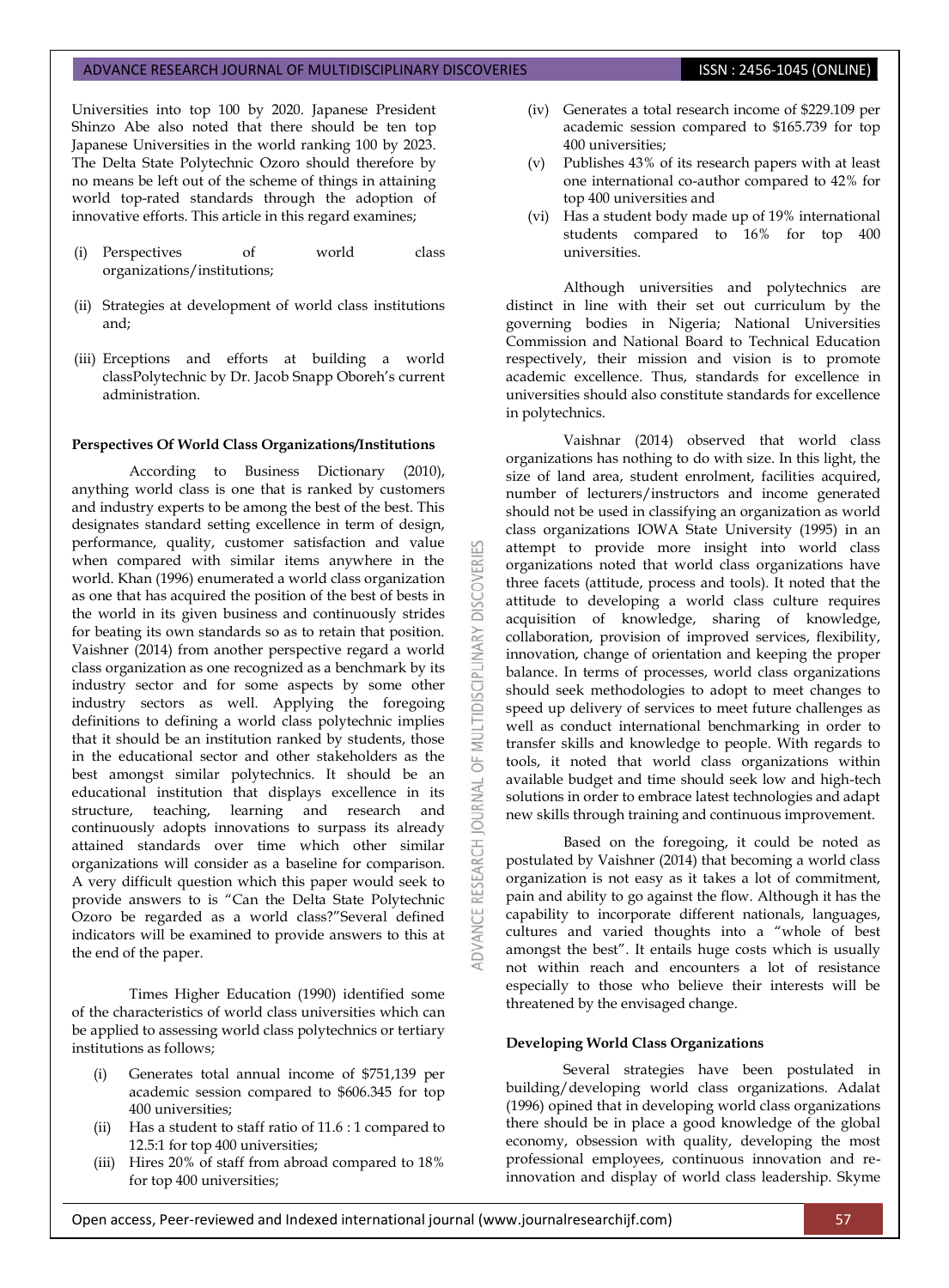#### ADVANCE RESEARCH JOURNAL OF MULTIDISCIPLINARY DISCOVERIES **ISSN : 2456-1045 (ONLINE)**

(2011) observed that knowledge of the global economy will assist institutions to supplement traditional measures for new measures, focus on infrastructures for economic development rather than jobs created and generate ideas for new forms of collaboration. Quality is vague (Marcus, 2013). The best quality is sought to solve problems and in pursuant of this, the best quality such as in teaching , learning, research and service may be attained to become the best amongst the best. Professional employees adopt the right attitude, process and tools in the delivery of services in world class organizations. IOWA State University, 1995). They are also expected to embrace ethical principles in the course of their activities.

Economic Times (2008) outlined four factors that could make a university world class that can also be adopted in any polytechnic or organization that seeks world class status. It noted that;

- (i) an organization must show commitment to breath and excellence in all fields of human inquiry. This is not simply in a particular niche, but display uniform excellence in all fields
- (ii) it must engage in cutting edge research, while at the same time teaching the next generation – their students.

53

**DISCOVERI** 

MULTIDISCIPLINARY

 $\overline{6}$ 

**JOURNAL** 

**ADVANCE RESEARCH** 

- (iii) it must allow their researchers freedom to experiment succeed and sometimes fail. In this light, they should be allowed to make grand mistakes and grand discoveries.
- (iv) they should encourage inter-disciplinary research and teaching. This entail working with private sector and fostering partnership with industry and encouraging international collaboration. The foregoing stipulates that developing world class polytechnic should entail achieving excellence in all disciplines technologically. Unique researches should be conducted with researchers supported from commencement to completion. Failures should not be considered a set-back, but an affront for continuous research whereas successes should be applauded with further encouragement to greater successes. There should be inter-disciplinary linkages such that a researcher conducting a study should incorporate specialists from other disciplines to be part of the research to enhance focus and better output.

Vaughan (2014) outlined two strategies for any polytechnic aiming to be world class. This was noted as (i) raising funds to build facilities and buy new technology and equipment and (ii) setting up of an endowment fund to support staff and students to engage in the world stage and bring top quality expertise. He further postulated that funds could be raised through the organization of sporting tournament, collation of Alumi data and sending quarterly emails to them for support as well as the establishment of an alumni wall of fame. In Nigeria, individual polytechnics rarely organize sporting tournaments. Even where they do, it is solely in-house

amongst the various departments that are sponsored by the institutions constituting a "drain" to available funds that would have been channeled towards infrastructural development and other viable initiatives for attaining "best of the bests". On the other hand, the prevailing economic situation in Nigeria where there is recession has left several polytechnic graduates unemployed and or under-employed with the result that most of them do not identify with their alma, mater. even where they do, the funds are lacking to contribute to the development of the institution. An alumni wall of fame is not a common occurrence in Nigeria, but it is a viable alternative than could be instituted to changing things. Relatedly, Enoghalase (2016) noted that developing a polytechnic to world standards entails; changing things. He particularly emphasized prompt payment of salaries to staff. This has the capacity to boosting the morale of staff to putting in their best to working assiduously to meeting world standards. Thus, prompt payment of salaries and other allowances could make employees to be dedicated to work and imbibe professional ethics in the conduct of their duties. Hence, Maasik (2016) noted that creating world class organizations requires good people and an ability to lead well.

## **Efforts and Perceptions at Developing a World Class Polytechnic by Dr. Jacob Snapp Oboreh**

Dr Jacob Snapp Oboreh, a Lecturer and former Head of Department in the Department of Business Administration of the Delta State University Abraka was appointed Rector of the Delta State Polytechnic Ozoro after a hot contest and subsequent selection by the Delta State Government in 2012. He assumed duties on the 17th of March 2012 and was expected to "mount the saddle" for a five year period ending March 17th 2017.

As aptly captured by Ibe-enwo (2014), the Rector of a Polytechnic is "expected to be an educator, to have been at sometime a scholar, to have judgment about finance, to know something about construction, maintenance and labour policy, to speak virtually continuously in words that charm and never offend, to take bold positions with which no one will disagree, to consult everyone and follow all proffered advice and do everything through committees, but with great speed and without error". How Dr. Jacob Snapp Oboreh has performed his expected roles and perceptions in building a world class polytechnic is a subject of discussion in this article.

Recognizing the enormous task of building a world class technological institution, Dr. Jacob Snapp Oboreh set out to identify priority areas based on my observation as infrastructural development, staff recruitment, expansion of the polytechnic programmes and streams and increased opportunities for students enrolment. Funds were secured from internally generated revenue, Tertiary Education Trust Fund (Tertfund) and other were"